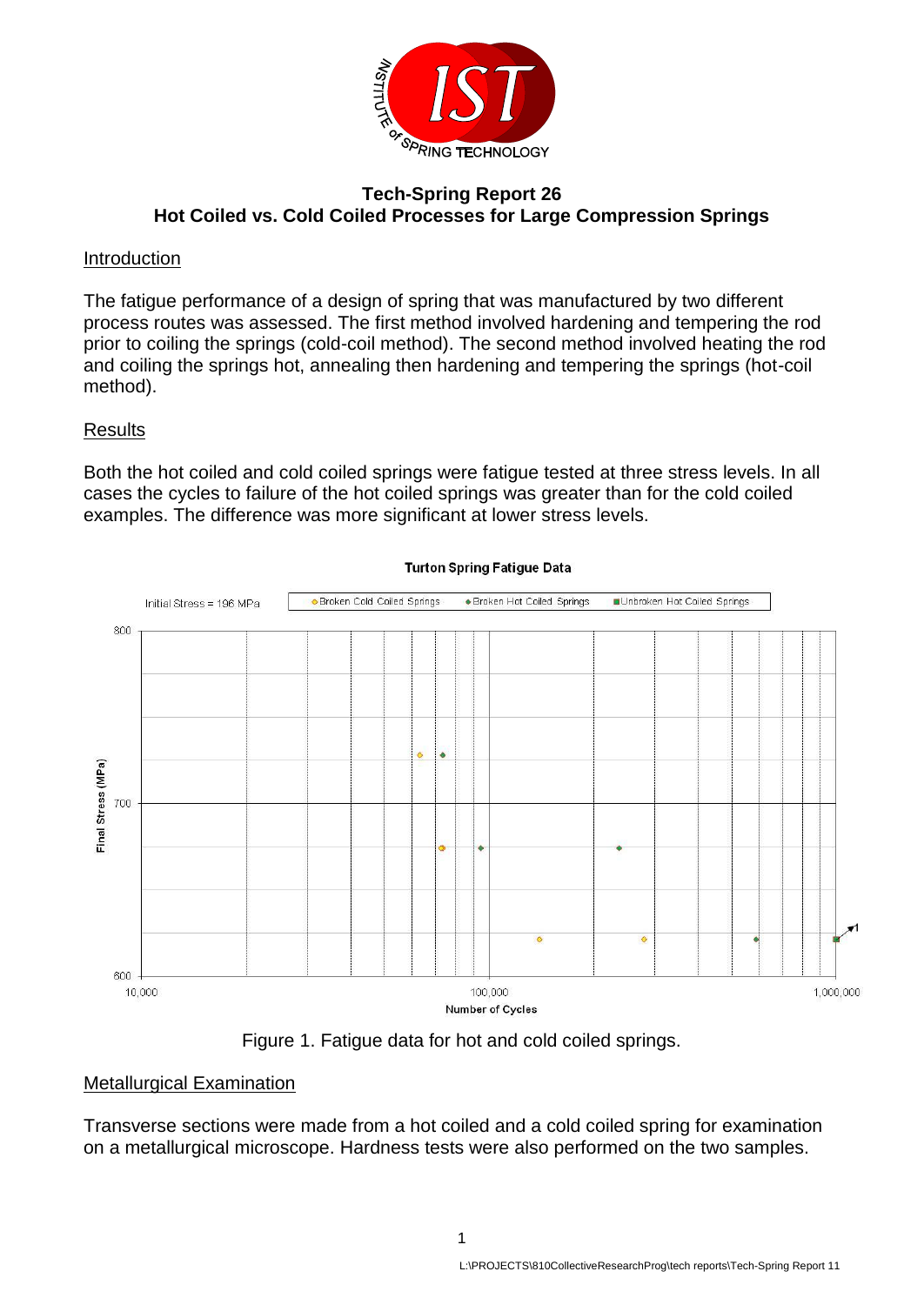

Both springs were painted, the average paint thickness being 60um. The two samples also had partial decarburisation to a depth of 70µm. The cold coiled spring had been lightly shot peened, and is some areas an oxide layer was present beneath the paint layer (fig. 2). There were also surface defects to a depth of 50µm. The hot coiled sample had experienced a greater degree of peening, and there was no sign of any oxide under the paint layer. Defects were present to a depth of 20µm in this case.

The two samples were of identical hardness, which was 500 HV30.



Figure 2. Oxide. Paint. x174

# **Conclusion**

The results show that it is possible to cold coil this type of spring and to achieve a similar fatigue performance as per the hot coiled method. The slightly lower fatigue performance of the cold coiled samples is due to the peening being less thorough than it was for the hot coiled samples.